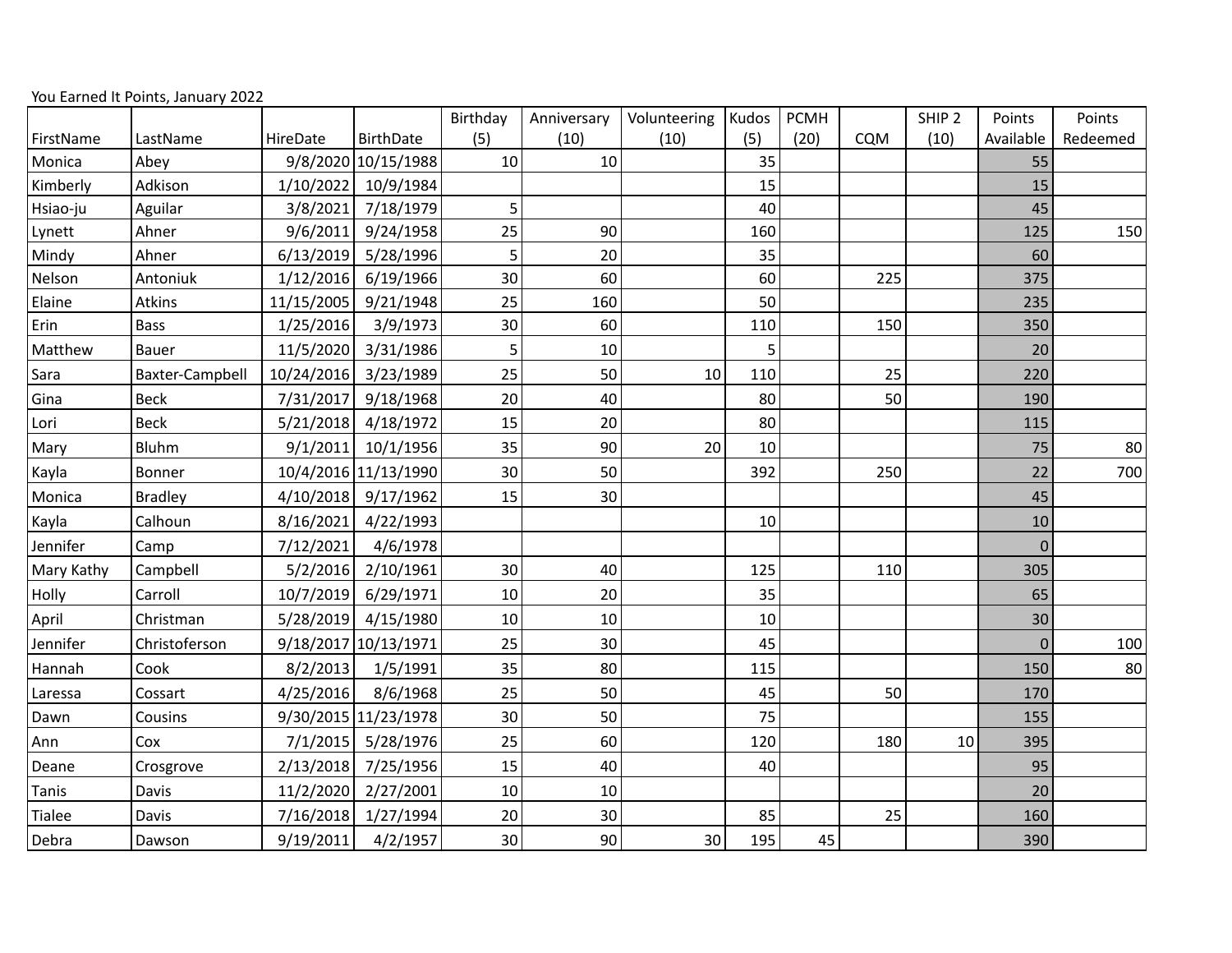| George      | DeLand        | 1/1/2015              | 3/8/1956             | 30          | 70  | 110 | 160 |    | 210      | 160 |
|-------------|---------------|-----------------------|----------------------|-------------|-----|-----|-----|----|----------|-----|
| Autumn      | Diller        |                       | 10/4/2021 10/21/1974 |             |     | 10  |     |    | 10       |     |
| Alex        | Dixon         | 1/2/2019              | 6/2/1991             | 15          | 30  | 25  |     |    | 70       |     |
| Stephanie   | <b>Drake</b>  |                       | 1/1/2015 5/27/1970   | 25          | 80  | 245 | 33  | 10 | 393      |     |
| Sadie       | <b>Driggs</b> |                       | 1/4/2021 11/19/1981  | 5           | 10  | 5   |     |    | 20       |     |
| Susan       | Egbert        |                       | 7/14/2016 4/26/1962  | 25          | 50  | 115 |     | 10 | 200      |     |
| Jacque      | Eisenberg     |                       | 8/27/2018 6/17/1980  | 15          | 30  | 80  | 50  |    | 175      |     |
| Felicia     | Encinas       |                       | 7/1/2019 10/30/1993  | 20          | 20  | 40  | 100 |    | 180      |     |
| Crystal     | Engstrom      | 8/23/2021             | 5/5/1986             |             |     | 5   |     |    | 5        |     |
| Justine     | Fanning       | 7/14/2020             | 4/3/1987             | 5           | 10  | 175 |     |    | 190      |     |
| Elisha      | Farnworth     | 9/21/2020             | 2/25/1985            | 10          |     | 15  |     |    | 25       |     |
| Jenny       | Faulhaber     | 8/30/2021             | 5/2/1978             |             |     | 110 |     |    | 110      |     |
| Elisha      | Felts         | 1/25/2021             | 7/28/1984            | 5           | 10  | 10  |     |    | 25       |     |
| Ashley      | Ferrari       | 7/9/2018              | 8/4/1996             | 20          | 30  | 225 |     |    | 185      | 90  |
| Carolina    | Fischer       | 9/8/2020              | 2/23/1993            | 10          |     | 30  |     |    | 40       |     |
| Makel       | Freer         |                       | 1/28/2019 8/25/1992  | 15          | 30  | 25  | 100 |    | 170      |     |
| Kelin       | Fuller        |                       | 12/6/2021 5/30/1984  |             |     | 10  |     |    | 10       |     |
| Matthew     | Fuller        |                       | 12/6/2021 11/29/1974 |             |     |     |     |    | $\Omega$ |     |
| Kate        | Furley        |                       | 4/20/2020 11/1/1990  | 10          | 10  | 80  |     |    | 25       | 75  |
| Erin        | Gillingham    | 10/18/2021 12/25/1966 |                      | 5           |     | 15  |     |    | 20       |     |
| Elizabeth   | Glidden       |                       | 12/2/2019 10/14/1987 | 10          | 20  | 50  | 50  |    | 130      |     |
| Barbara     | Gors          | 2/8/2021              | 3/4/1963             | $\mathsf S$ | 10  | 35  |     |    | 50       |     |
| Nicole      | Gutierrez     |                       | 6/30/2020 7/26/2020  | 10          | 10  | 45  |     |    | 65       |     |
| Valerie     | Hammons       |                       | 11/19/2012 7/10/1969 | 30          | 90  | 100 | 170 |    | 40       | 350 |
| <b>Kris</b> | Hausserman    |                       | 12/2/2019 1/17/1988  | 15          | 20  | 120 |     |    | 55       | 100 |
| Debra       | Haworth-Bush  | 10/4/2021             | 5/9/1967             |             |     |     |     |    | $\Omega$ |     |
| Shari       | Heki          | 9/17/2007             | 8/18/1957            | 30          | 130 | 75  |     |    | 235      |     |
| Gabrielle   | Hendrix       | 5/14/2018             | 1/29/1987            | 20          | 20  | 120 |     |    | 160      |     |
| Willow      | Horine        | 12/16/2019            | 7/6/1981             | 10          | 20  | 35  |     |    | 65       |     |
| Job         | Houy          | 12/3/2018             | 6/26/1995            | 15          | 30  | 35  |     |    | 80       |     |
| Shontell    | Howard        | 7/29/2019             | 11/7/1990            | 20          | 20  | 10  |     |    | 50       |     |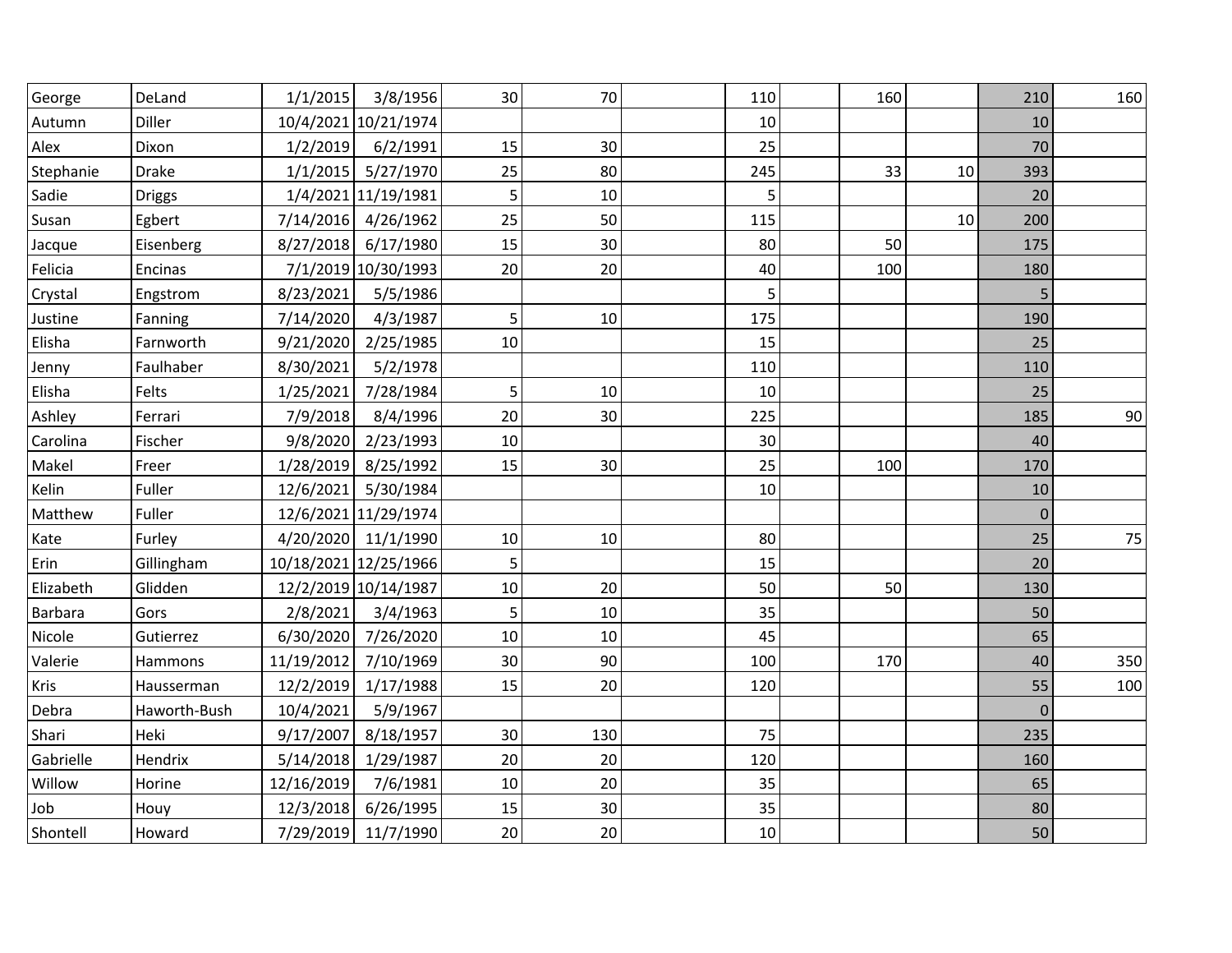| Meghan     | Howk             | 6/30/2020             | 5/2/1993             |    | 10  |    | 120 |    |     | 30          | 100 |
|------------|------------------|-----------------------|----------------------|----|-----|----|-----|----|-----|-------------|-----|
| Valerie    | Humphrey         | 7/9/2018              | 2/5/1974             | 20 | 30  |    | 30  |    |     | 80          |     |
| Daniel     | <b>Jefferies</b> |                       | 7/1/2019 12/29/1989  | 15 | 20  |    | 130 |    |     | 165         |     |
| Andrea     | Jelinek          | 1/30/2015             | 6/11/1976            | 30 | 70  |    | 60  |    | 83  | 243         |     |
| Beverly    | Jennelle         | 1/21/2019             | 2/2/1973             | 20 | 30  |    | 245 |    |     | 195         | 100 |
| Dean       | Jennings         | 9/1/2021              | 9/30/1973            |    |     |    | 20  |    |     | 20          |     |
| Marie      | Jones            | 11/12/2021 10/29/1984 |                      |    |     |    |     |    |     | $\mathbf 0$ |     |
| Lance      | Katana           | 3/1/2013              | 7/30/1956            | 30 | 80  |    | 55  |    |     | 165         |     |
| Jolaine    | Kelley           | 2/24/2020             | 4/10/1963            | 10 | 20  |    | 105 |    |     | 135         |     |
| Emma       | Keverkamp        |                       | 11/4/2019 12/12/1983 | 15 | 20  |    | 5   |    |     | 40          |     |
| Kevin      | Knepper          | 1/1/2012              | 9/19/1963            | 25 | 100 | 30 | 25  |    |     | 180         |     |
| Kathy      | Larsen           | 6/3/2019              | 7/24/1958            | 15 | 20  |    | 25  |    |     | 60          |     |
| Laura      | Lata             | 9/12/2017             | 6/19/1961            | 25 | 30  |    | 60  |    | 115 | 230         |     |
| Azrael     | Launius          | 5/3/2021              | 10/9/1993            | 5  |     |    | 15  |    |     | 20          |     |
| Camilla    | Lawson           | 2/9/2010              | 5/18/1979            | 25 | 120 |    | 95  |    | 70  | 25          | 285 |
| Miriam     | Leonti           | 8/26/2019             | 7/23/1959            | 10 | 20  |    | 40  |    | 100 | 170         |     |
| Joey       | Levesque         | 3/19/2018             | 8/9/1980             | 20 | 30  |    | 95  |    |     | 145         |     |
| Nadine     | Lewis            | 6/15/2020             | 5/10/1991            |    | 10  |    | 10  |    |     | 20          |     |
| Amanda     | Lopez            | 10/8/2018             | 8/5/1989             | 15 | 30  |    | 35  |    |     | 80          |     |
| Cindy      | Lowe             |                       | 7/12/2021 12/24/2021 | 5  |     |    | 15  |    |     | 20          |     |
| Felicia    | Lucas            | 6/15/2020             | 6/25/1984            | 10 | 10  |    | 35  |    | 25  | 80          |     |
| Stacy      | Luce             | 8/12/2019             | 9/17/1978            | 5  | 20  |    | 5   |    |     | 30          |     |
| Olivia     | Luther           | 7/13/2015             | 4/29/1975            | 30 | 60  | 40 | 205 | 40 |     | 160         | 255 |
| James      | McCall           | 10/11/2021            | 9/22/1980            |    |     |    |     |    |     |             |     |
| Anne Marie | McCarthy         | 1/7/2020              | 2/21/1970            | 10 | 20  |    | 15  |    |     | 45          |     |
| Jordin     | McClellan        | 7/16/2018             | 8/4/1985             | 15 | 30  |    | 45  |    |     | 150         |     |
| Kimberley  | McCoy            | 12/21/2015            | 2/19/1962            | 35 | 60  | 10 | 35  |    |     | 140         |     |
| Colleen    | McCracken        | 5/9/2016              | 2/19/1994            | 30 | 40  |    | 230 |    | 135 | 35          | 400 |
| Lorinda    | McFadden         | 10/12/2021 12/23/1973 |                      | 5  |     |    |     |    |     | 5           |     |
| Sam        | McGlothlin       | 9/21/2020             | 7/2/1964             | 5  |     |    | 25  |    |     | 30          |     |
| Beth       | Miller           |                       | 1/2/2019 10/13/1973  | 20 | 30  |    | 30  |    |     | 80          |     |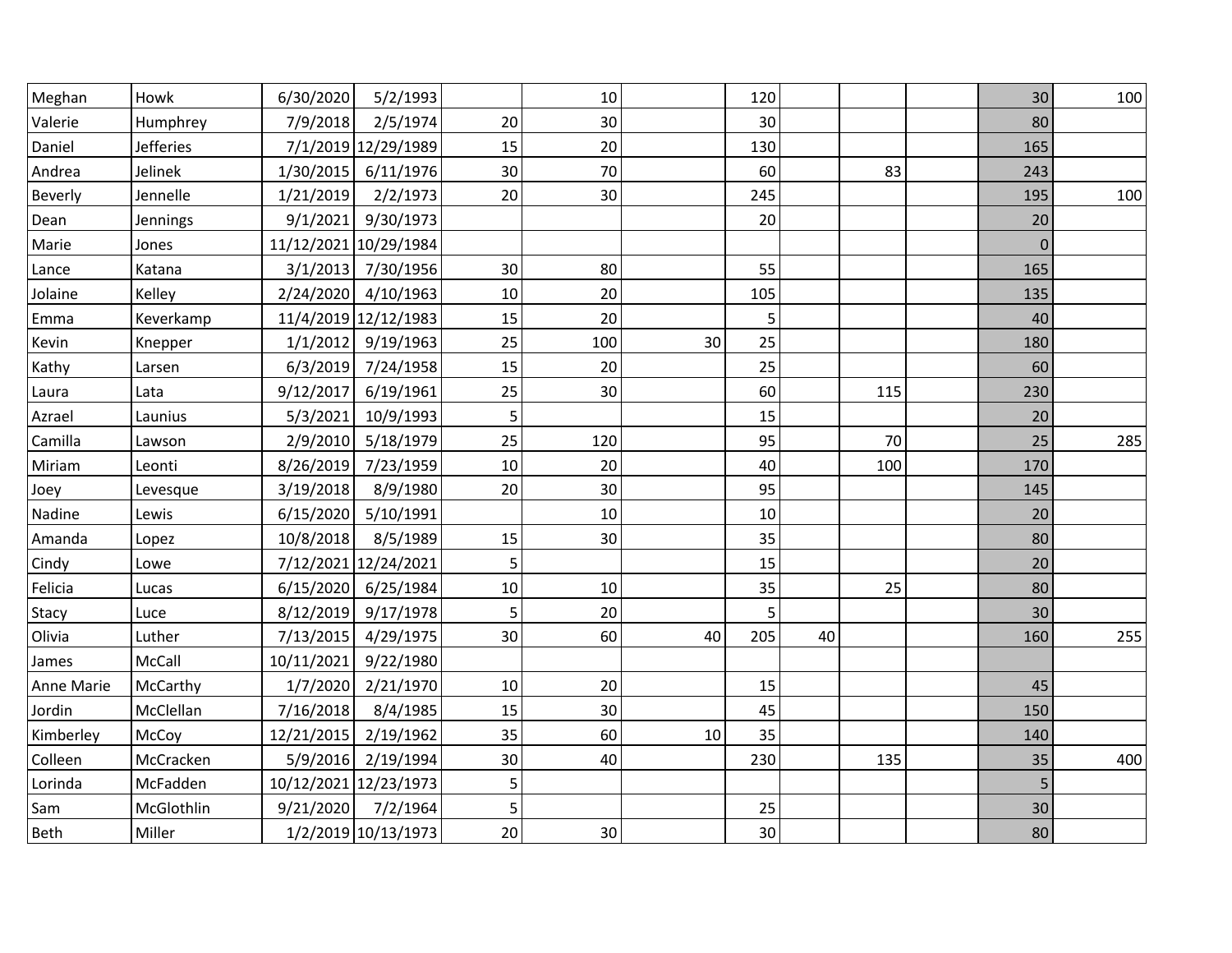| Nicholas       | Miller     | 7/1/2013   | 4/4/1982             | 30 | 80  |    | 195 |    |     | 125            | 180 |
|----------------|------------|------------|----------------------|----|-----|----|-----|----|-----|----------------|-----|
| Marissa        | Montgomery |            | 5/14/2018 12/10/1997 | 20 | 20  |    | 218 |    |     | 148            | 110 |
| Yvonne         | Moran      | 8/23/2021  | 6/3/1969             |    |     |    | 10  |    |     | 10             |     |
| Patricia       | Morris     | 1/1/2015   | 4/3/1964             | 30 | 70  | 10 | 305 |    |     | 205            | 210 |
| Kendall        | Mulanax    | 7/12/2021  | 3/20/1995            |    |     |    |     |    |     | $\Omega$       |     |
| Julie          | Mulbrook   | 5/6/2019   | 5/10/1963            | 5  | 10  |    | 145 |    |     | 160            |     |
| Heather        | Nesbitt    | 6/8/2017   | 1/7/1988             | 25 | 40  |    |     |    |     | 65             |     |
| Randi          | Nitz       | 4/23/2012  | 10/8/1978            | 35 | 90  |    | 40  |    |     | 165            |     |
| Veronica       | Ochoa      |            | 11/2/2020 12/31/1990 | 10 | 10  |    | 60  |    |     | 80             |     |
| Jennifer       | Olsen      | 5/18/2021  | 9/3/1971             |    |     |    |     |    |     | $\Omega$       |     |
| Jamie          | Osborne    | 3/9/2020   | 2/8/1997             | 10 | 10  |    | 45  |    |     | 65             |     |
| <b>Bradley</b> | Owens      | 3/1/2014   | 11/6/1979            | 30 | 70  |    | 35  |    |     | 135            |     |
| Denise         | Parsley    | 7/1/2015   | 1/11/1967            | 35 | 60  |    | 150 |    |     | 245            |     |
| Chloe          | Pecha      | 12/20/2021 | 6/4/2001             |    |     |    |     |    |     | $\mathbf 0$    |     |
| Katarina       | Peters     | 11/2/2020  | 3/30/1994            | 5  | 10  |    |     |    |     | 15             |     |
| Shannon        | Peterson   |            | 2/8/2021 03/30/1974  | 5  | 10  |    | 50  |    |     | 65             |     |
| Amanda         | Pierson    | 10/13/2014 | 7/24/1988            | 30 | 70  |    | 100 |    |     | 50             | 150 |
| Sammy          | Pitts      | 9/28/2015  | 4/20/1992            | 30 | 50  |    | 150 | 40 |     | $\Omega$       | 270 |
| Gregory        | Prins      |            | 6/11/2018 10/13/1990 | 20 | 30  |    | 45  |    |     | 95             |     |
| Leigia         | Reinhart   |            | 8/30/2018 4/11/1965  | 15 | 30  |    | 50  |    |     | 95             |     |
| Dannette       | Reiter     | 5/26/2015  | 3/6/1966             | 30 | 50  | 30 | 160 | 40 |     | 310            |     |
| Rebecca        | Resso      | 7/16/2012  | 6/7/1986             | 45 | 90  |    | 85  |    |     | 120            | 100 |
| Rebecca        | Rice       | 11/1/2021  | 3/28/1993            |    |     |    | 5   |    |     | 5              |     |
| Rob            | Rossi      | 1/2/2019   | 3/1/1975             | 15 | 30  |    | 35  |    |     | 80             |     |
| Angela         | Reynolds   | 8/31/2015  | 12/5/1971            | 30 | 60  | 20 | 95  |    |     | 5              | 200 |
| Cortney        | Robinson   | 7/12/2021  | 6/30/1996            |    |     |    |     |    |     | $\overline{0}$ |     |
| Amanda         | Rodriguez  | 7/19/2021  | 10/7/1990            | 5  |     |    |     |    |     | 5              |     |
| Hailey         | Rose       |            | 8/6/2012 10/29/1980  | 35 | 90  |    | 75  |    | 170 | 210            | 160 |
| Shelly         | Russell    | 9/1/2007   | 9/7/1954             | 25 | 130 |    | 135 | 40 | 25  | 335            | 20  |
| Lauren         | Sanders    |            | 7/12/2021 1/28/1989  | 5  |     |    | 10  |    |     | 15             |     |
| Jo             | Sceppe     |            | 6/20/2016 12/28/1983 | 30 | 50  |    | 240 | 20 | 50  | 70             | 320 |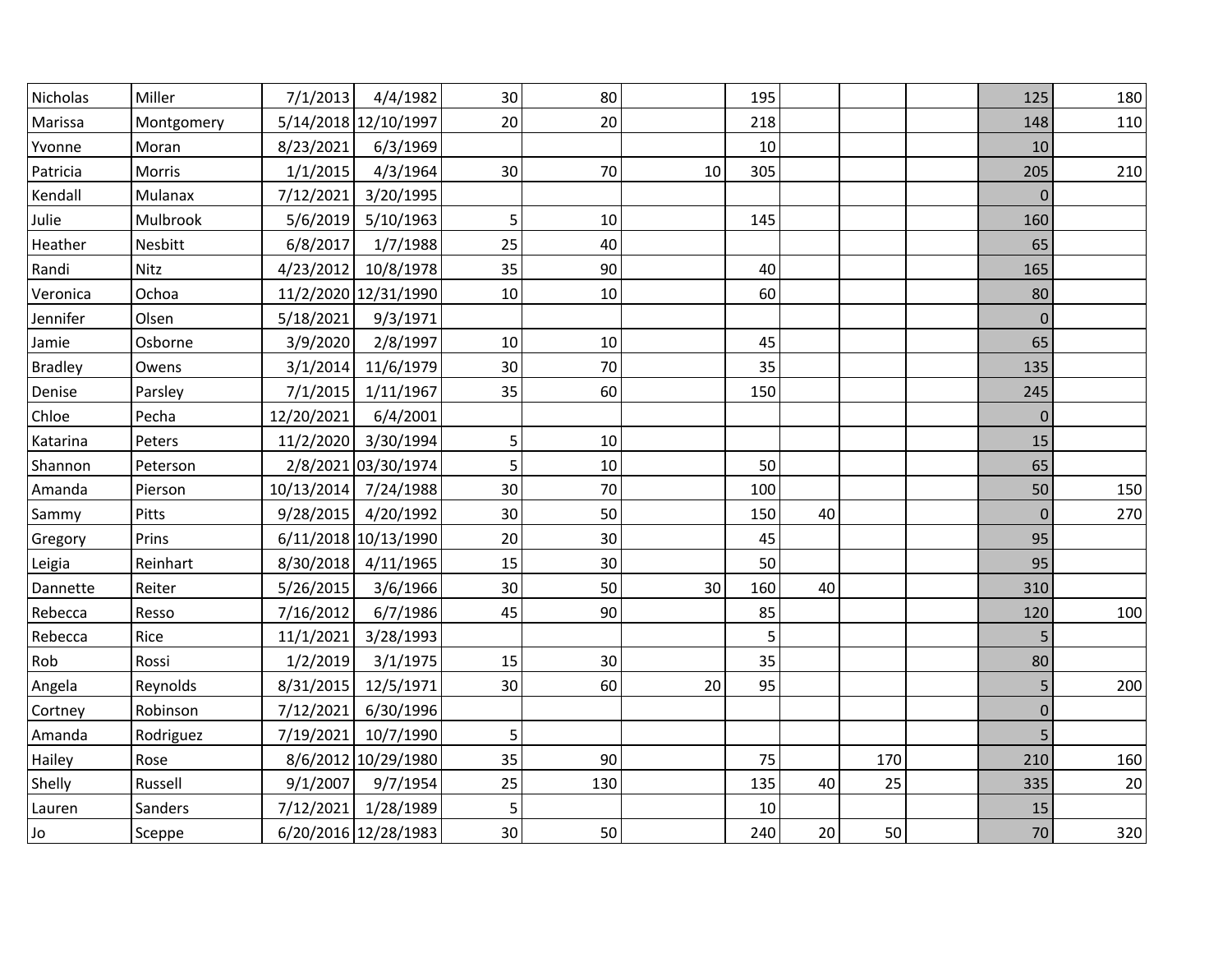| Tara           | Schoeffel  |           | 2/29/2016 10/20/1984  | 35     | 60  |    | 85  |    | 110 | 85       | 720 |
|----------------|------------|-----------|-----------------------|--------|-----|----|-----|----|-----|----------|-----|
| Shannon        | Seckel     |           | 8/3/2020 6/24/1989    | 5      | 10  |    | 20  |    |     | 35       |     |
| Kendell        | Simm       | 8/1/2019  | 4/21/1952             | 10     | 20  |    |     |    |     | 30       |     |
| Meagan         | Snyder     | 8/15/2017 | 5/9/1987              | 15     | 40  |    | 20  |    |     | 35       | 40  |
| RoseAnn        | Sosa       |           | 4/5/2021 3/31/1986    | 5      |     |    | 35  |    |     | 40       |     |
| Benjamin       | Stockton   |           | 8/13/2019 3/17/1982   | $10\,$ | 20  |    | 10  |    |     | 40       |     |
| Lynn           | Stone      |           | 4/1/2013 3/26/1997    | 30     | 80  |    | 160 |    | 50  | 30       | 290 |
| Jarae          | Swanstrom  | 5/25/2021 | 5/2/1981              |        |     |    | 15  |    |     | 15       |     |
| <b>Brandon</b> | Taylor     |           | 7/13/2020 10/26/1971  | 10     | 10  |    | 5   |    |     | 25       |     |
| Noemi          | Taylor     |           | 5/16/2016 11/8/1967   | 30     | 40  |    | 115 |    | 33  | 218      |     |
| Sandra         | Taylor     |           | 2/3/2022 2/13/1957    |        |     |    |     |    |     | $\Omega$ |     |
| Nicole         | Thaete     |           | 2/27/2017 5/13/1982   | 20     | 50  |    | 545 |    | 210 | 25       | 800 |
| Tyler          | Thomas     |           | 2/22/2021 5/15/1982   | 5      | 10  |    | 15  |    |     | 30       |     |
| Andrea         | Thompson   |           | 12/16/2019 11/16/1982 | 10     | 20  |    | 15  |    |     | 45       |     |
| Erica          | Thompson   |           | 6/21/2021 11/16/1982  | 5      |     |    | 10  |    |     | 15       |     |
| Karen          | Treadway   |           | 1/10/2022 10/6/1968   |        |     |    |     |    |     | $\Omega$ |     |
| Yuni           | Unis       |           | 12/28/2020 11/9/1957  | 5      | 10  |    | 5   |    |     | 20       |     |
| Sarah          | Von Kalben |           | 11/16/2020 1/23/1989  | 10     | 10  |    | 50  |    |     | 70       |     |
| Amber          | Villelli   | 6/25/2012 | 4/25/1978             | 30     | 90  |    | 50  | 40 |     | 65       | 145 |
| Jordin         | Ward       | 10/8/2018 | 5/4/1991              | 10     | 30  |    | 85  |    | 175 | 300      |     |
| Stacey         | Ward       | 4/15/2010 | 5/3/1967              | 25     | 110 | 20 | 100 |    |     | 255      |     |
| Hulda          | Warren     | 3/1/2021  | 2/27/1981             | 5      |     |    | 35  |    |     | 40       |     |
| Stacie         | Watts      |           | 7/13/2020 1/26/1969   | 5      | 10  |    | 120 |    |     | 15       | 120 |
| Adam           | Weaver     | 8/1/2013  | 7/7/1980              | 30     | 80  |    | 65  |    | 83  | 258      |     |
| Sheila         | Webb       |           | 8/30/2021 1/22/1966   | 5      |     |    |     |    |     | 5        |     |
| Charlotte      | Weeda      | 1/4/2021  | 7/11/1978             | 5      |     |    |     |    |     | 5        |     |
| Jenny          | Weerheim   |           | 6/3/2019 11/30/1977   | 15     | 20  |    | 95  |    |     | 130      |     |
| Maria          | White      |           | 4/4/2016 1/22/1973    | 30     | 50  |    | 65  |    |     | 145      |     |
| Emily          | Williamson |           | 4/5/2021 06/19/1987   | 5      |     |    | 120 |    |     | 125      |     |